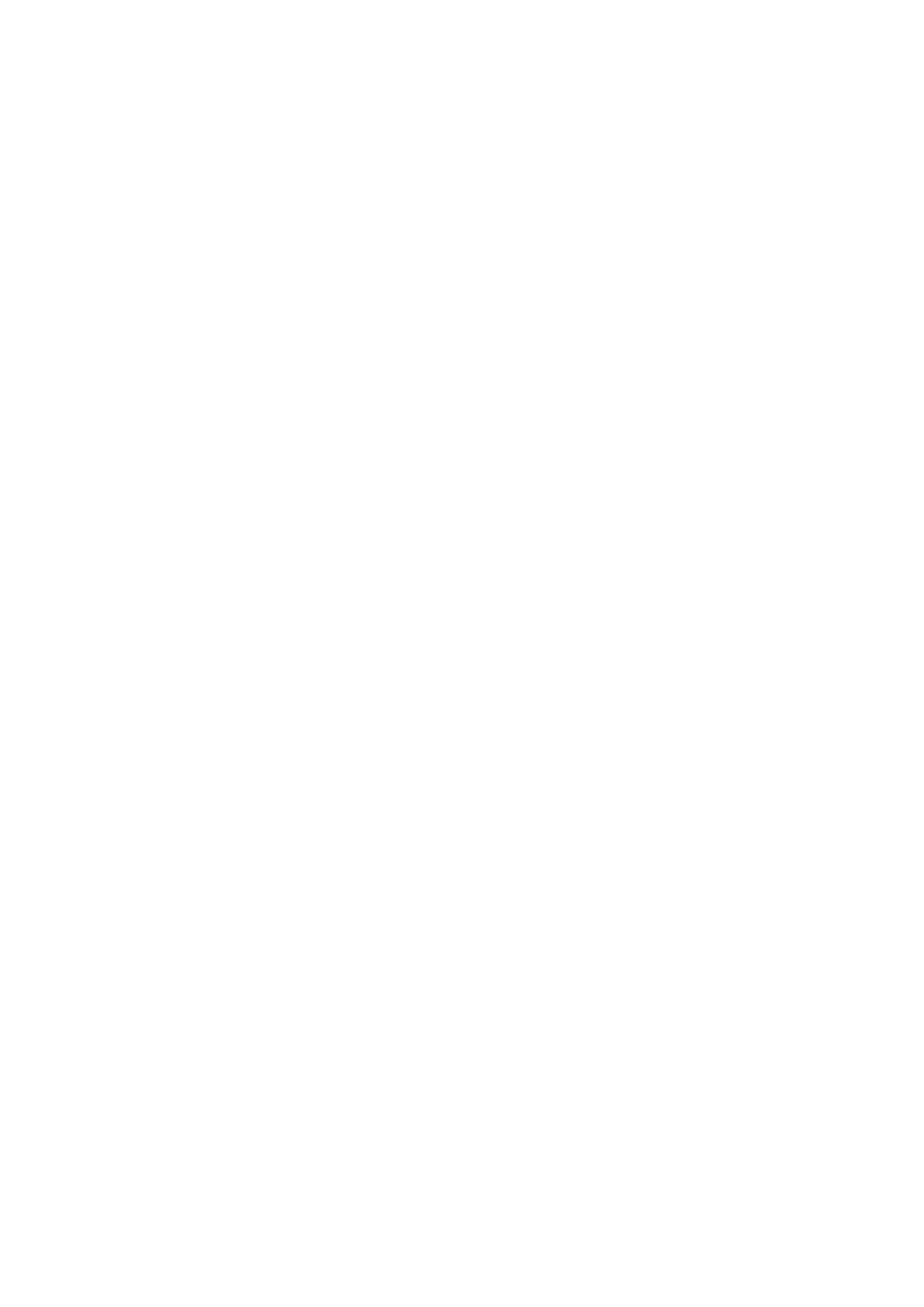## **The following information should help to answer some of the most frequently asked questions we get relating to the transition from Kindergarten /Pre-school to Edmonton Primary School:**

## **Question:**

*When is the best time to enrol my child?*

## *Answer:*

Phone the school to check the enrolment policy because it can change if you are out of zone. However, generally enrolling 3 – 4 months before your child begins school is fine. This gives us an indication of expected numbers and enables us to organise classes and plan ahead with more accuracy.

## **Question:**

*Aside from stationery and the school uniform, what other costs are involved?*

## *Answer:*

- Stationary can be purchased from the School office.
- Fundraising this can come in a variety of forms e.g. mufti days, raffles, items to buy.
- Swimming children travel by bus to Freyberg School once a day for 2 weeks in Term 4. The Board of Trustees subsidise this.

There are other optional items for example, class photos, family photos, lucky book club.

## **Question:**

How do I know my child is safe when schools aren't completely fenced like pre-schools / kinder*gartens?*

#### *Answer***:**

Teachers regularly discuss expectations and show the children boundaries where it is safe for them to play. Duty teachers keep a careful eye on where children are playing during breaks.

#### **Question:**

*Can my 5 year old play with their older brother/sister?*

#### *Answer***:**

Children are allowed to play with any child within the school. However, new Entrants are encouraged not to play on the senior playground for safety reasons.

## **Question:**

*What are the main differences between pre-School and school?*

#### *Answer***:**

Children attend for longer hours and initially New Entrant children can find the day quite long so it is helpful if you have explained this to them.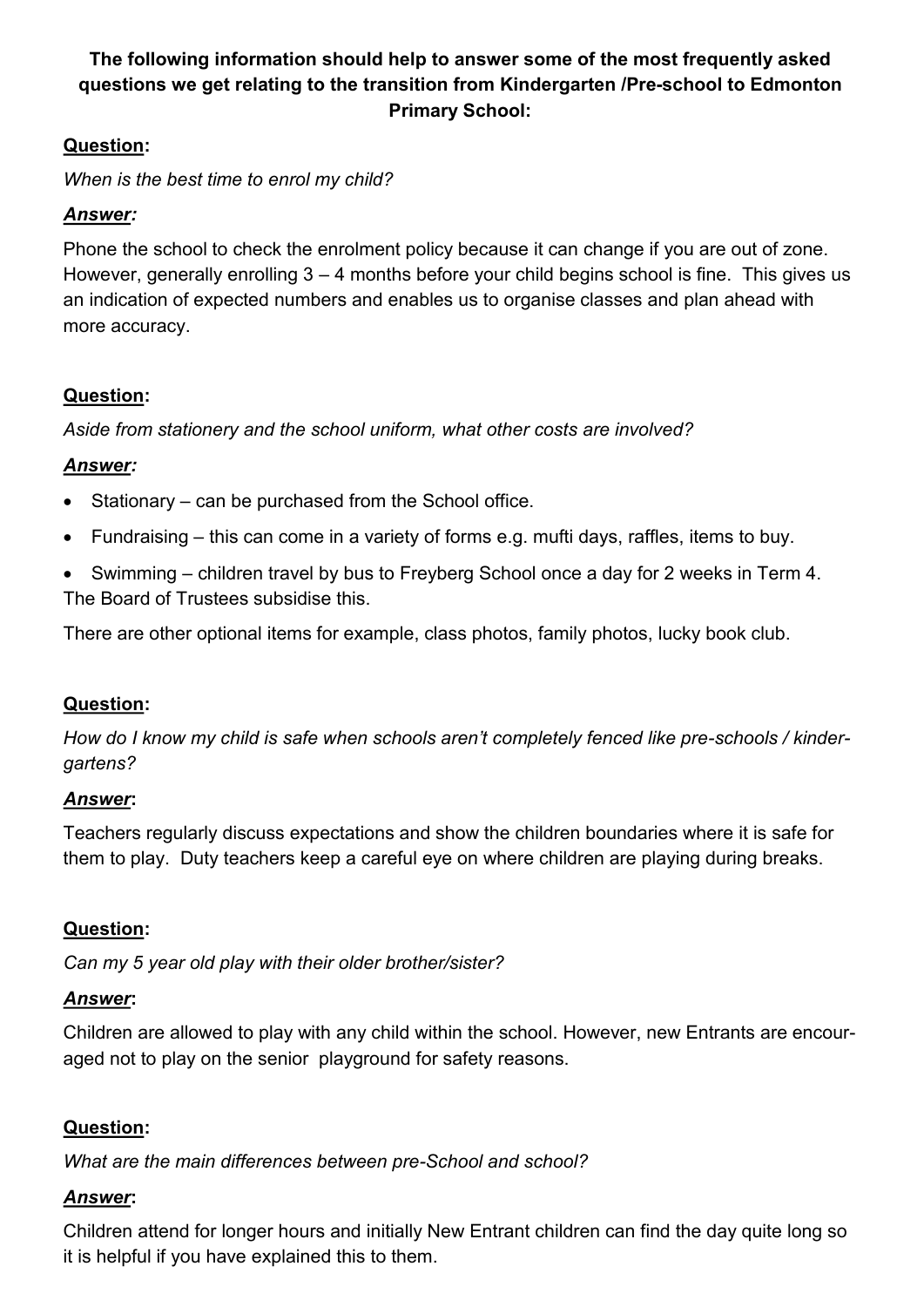# **Question:**

*What sized school bag should I purchase?*

## *Answer***:**

School bags need to be of a reasonable size especially during the summer months when it may hold the following: lunch, drink, sweatshirt, footwear, book bag etc. If everything is able to fit into your child's school bag, then they are less likely to misplace items!

## **Question:**

*How many children will be in the class?*

## *Answer***:**

This depends on numbers of children at each year level and what time of the year your child starts school. We endeavour to keep our Year 1 classes at approx. 24 children.

## **Question:**

*What else can I do to prepare my child for school?*

## *Answer***:**

 Explain to your child what food in their lunch box they should eat at morning tea and lunch time.

- Teach your child to tie their shoe laces.
- Name all you child's clothing.
- Ensure your child has learnt to tidy up and put items away when they have finished with them.
- Read to your child every day.
- Teach them to write their name if they can't already.
- Explain to your child how important it is to tell their teacher or the duty teacher if they a problem.
- Teach your child to be responsible for their own belongings.
- Encourage your child to be independent and do as much as possible themselves.

Have a meeting point in the playground after school so your child knows where to find you after school.

## **Question:**

*Can I visit the school before/after enrolling my child?*

#### *Answer***:**

You are most welcome to visit Edmonton Primary School. Just contact the office to organise a suitable time.